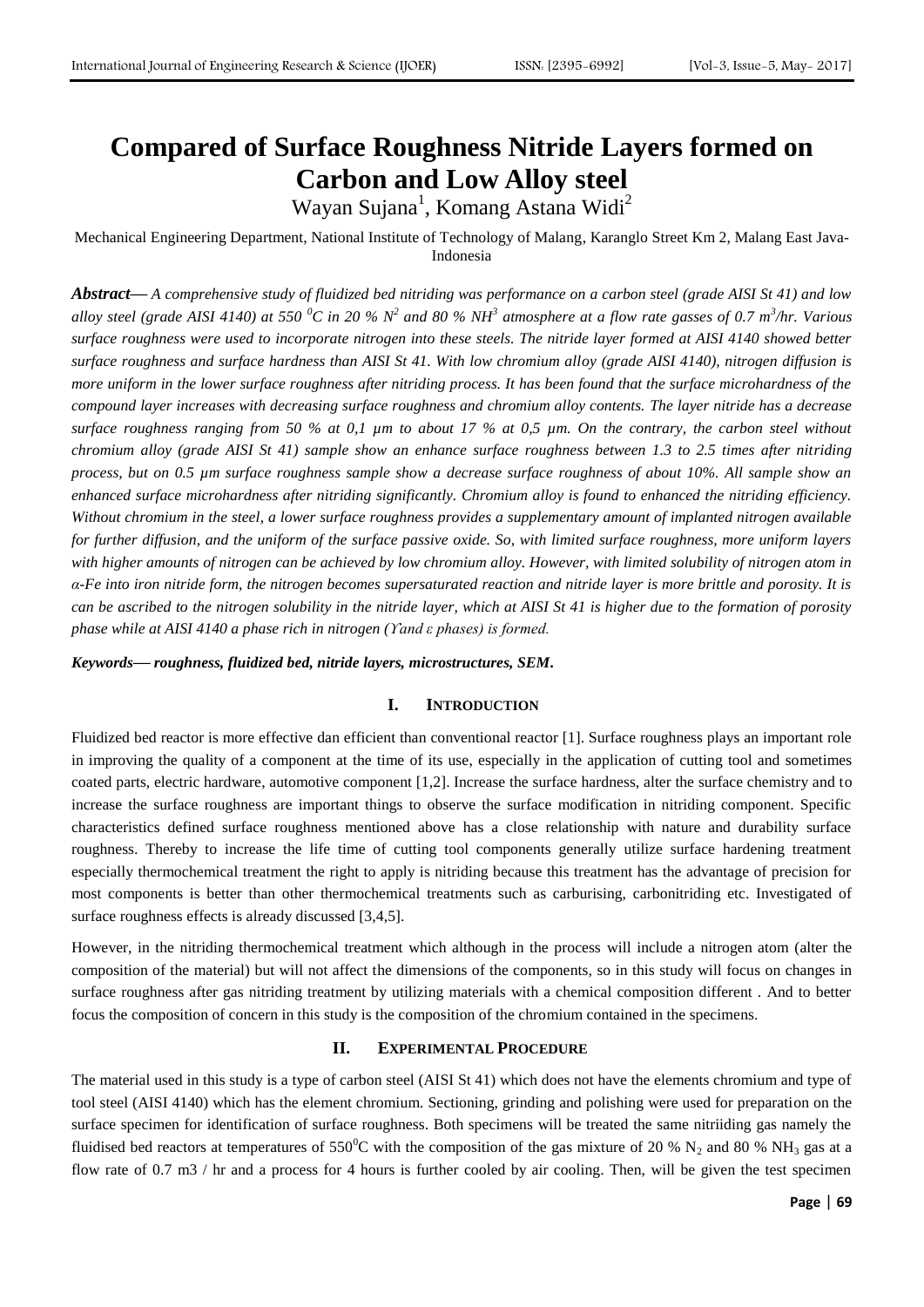surface roughness before and after nitriding treatment. The surface roughness value changes that occur will be correlated with the morphological observation and characteristics of hard nitride layer is formed utilizing microstructure and SEM examination.

## **III. RESULTS AND DISCUSSION**

Table 1 shows the composition ratio of the second test specimen before nitriding treatment. It appears that the AISI St 41 does not contain chromium while the AISI 4140 has a chromium content of up to 1.07 %. Chemical composition content in material especially chrome, which very important influenced the homogeneity of nitride compound layers [8]. In this investigation we will learn more about it, in which the specimens used with and without chrome alloys.

| <b>TABLE 1</b>                                 |
|------------------------------------------------|
| <b>COMPOSITION OF AISI 4140 AND AISI St 41</b> |

| <b>Specimen</b>  | Conc. $(\% )$ |      |      |                          |      |
|------------------|---------------|------|------|--------------------------|------|
|                  | ◡             | Si   | Mn   | <b>C</b> r               | Mo   |
| <b>AISI 4140</b> | 0.41          | 0.34 | 0.81 | 1.07                     | 0.19 |
| AISI St 41       | 0,12          | 0,25 | 0,6  | $\overline{\phantom{0}}$ | -    |

The surface hardness of AISI 4140 of approximately 872 HV after fluidized bed nitriding, it is show that nitride compound layer is formed on the top of surface [8]. This is supported also from the results of testing of the type AISI steel St 41 which has a varied surface roughness on the condition before and after the nitriding process compared to specimens tool steel AISI 4140 ( Figure 1 ). This can be explained that the phase of forming compound layers, when there is nitrogen activity (an) that have lower, so nitrogen solution to the phase is thoroughly, so that phase  $\gamma$  Fe4N is formed. With nitrogen and carbon content that increase together with higher alloy nitride form composition, it causes balance of forming phase  $\gamma$ <sup>T</sup>Fe4N is passed, and it causes phase of  $f\in[2-3N]$  is formed. So, phase  $\gamma'$  generally will be located beneath phase of  $f\in[9]$ .



**FIGURE 1. COMPARED OF SURFACE ROUGHNESS AND SURFACE HARDNESS ON A) AISI 4140 AND B) AISI ST 41 BEFORE AND AFTER NITRIDING PROCESS**

The surface hardness of the different surface zones of a nitrided specimen. The compound layer usually contains pores and britle characteristic have a relatively low surface hardness and poor mechanical properties. If nitrogen atomic content is increased so it passes saturated limit of phase formed, so activity of diffused N atoms will supersaturated reactions to form N<sup>2</sup> gas. We can says that the *denitriting* reaction. This reaction product is called porosity, which is showed in figure 2, is effected by saturation with nitrogen element.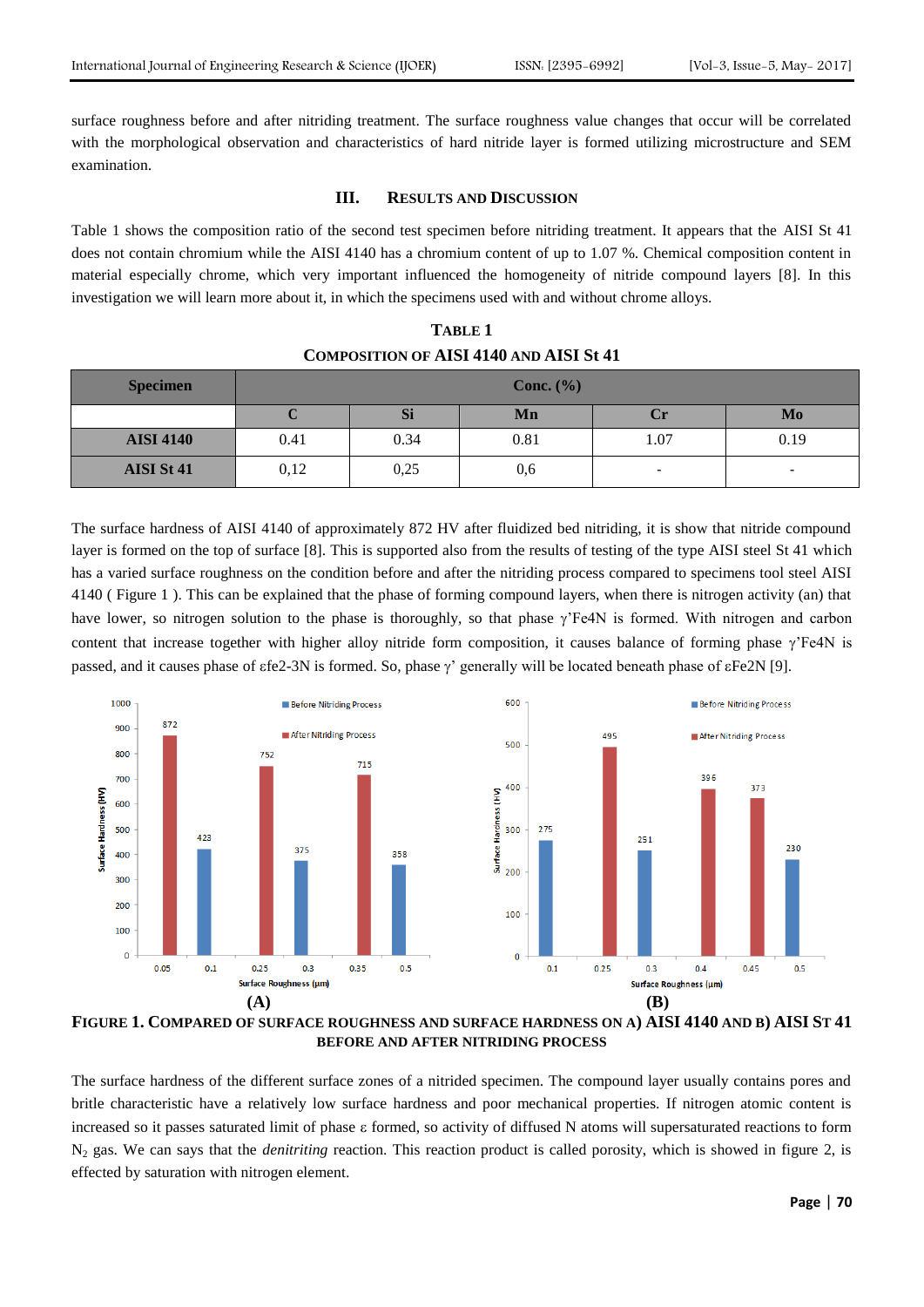

Observations on the second specimen after nitriding shows different surface topography where steel AISI St 41 has a surface more uniform micro porosity / homogeneous compared with the type of steel AISI 4140 ( Figure 2 ) . This shows the nitride layer is formed not too loud and very easily detached from the substrate interface as shown in figure 3. The data had a good correlation with the surface hardness and the surface roughness nitride layer, respectively. Brittle surface nitride compound layer depend on nitriding treatment technology [7]. It is shown in this observation in which the compound nitride layer large amount of spalling.

Brittle nitride compound layer formed in this treatment can be mechanically removed conventionally by grinding. It is shows that fluidized bed nitriding treatment can produces only diffusion layer without formation of the compound layer.



**(A) (B) FIGURE 3. NITRIDE LAYER OF AISI St 41 A) BRITLENESS B) SPALLING**

Surface hardness will increase with decreasing surface roughness values. An increase in surface roughness as a result of the formation porosity which is nitrogen atom solubility is very high on the surface. It is also supported by solubility limitations of the alloying element especially chrome element.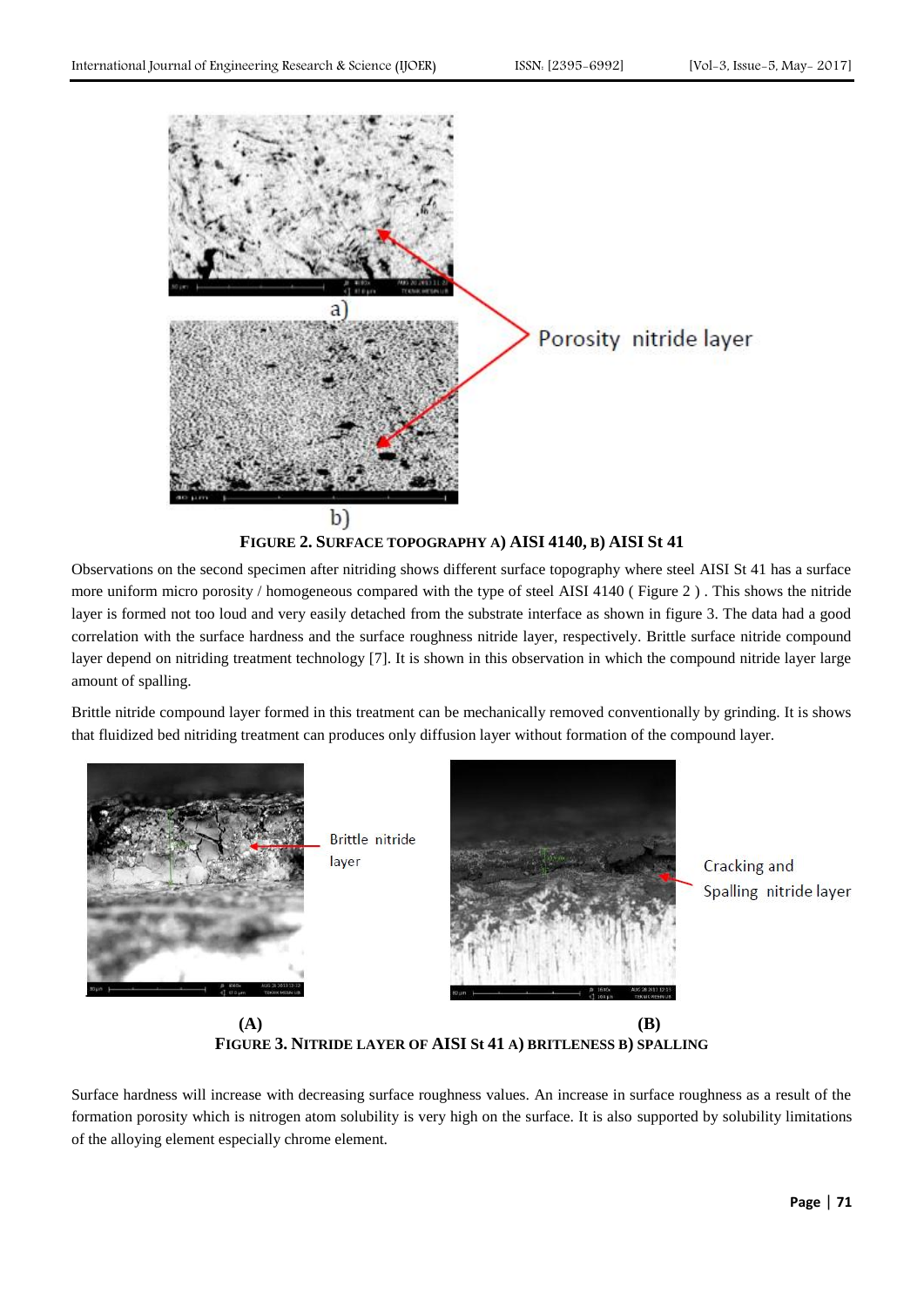

### **FIGURE 4. SURFACE MORPHOLOGY OF AISI 4140 WITH SURFACE ROUGHNESS a) 0,1 µm AND b) 0,5 µm**

### **FIGURE 5. SURFACE MORPHOLOGY OF AISI St 41 WITH SURFACE ROUGHNESS a) 0,1 µm and b) 0,5 µm**

Figures 4 and 5 show the cross section of the test specimen which shows the homogeneity of the layer formed nitride layer on the tool steels with chromium content of 1.07 % is smooth with the test results an average surface roughness of 0.1 μm while the carbon steel type AISI St 41 in which do not have the element chromium showed a greater surface roughness that is about 0.5 µm. This was evident in the results of the comparison test specimen microstructure is shown in Figure 6. In addition to this, decreasing in the surface roughness by chrome content in low alloy steel will improved surface hardness. But, non-continuity of porosity on low alloy nitride compound layer which occurs by denitriding reaction must be considered.

|                                                                                                                 | <b>MATERIALS</b> |                       |  |  |  |
|-----------------------------------------------------------------------------------------------------------------|------------------|-----------------------|--|--|--|
| SURFACE ROUGHNESS (µM)                                                                                          | <b>AISI 4140</b> | AISI ST <sub>41</sub> |  |  |  |
| 0,1                                                                                                             |                  |                       |  |  |  |
| 0,3                                                                                                             |                  |                       |  |  |  |
| 0,5                                                                                                             |                  |                       |  |  |  |
| FIGURE 6. COMPARE OF CROSS SECTION MICROSTRUCTURE ON AISI 4140 AND AISI St 41 AFTER NITRIDING<br><b>PROCESS</b> |                  |                       |  |  |  |

**Page** | **72** The presence of the element chromium nitriding process is very important in producing nitride layer morphology and characteristics. The formation of chromium and nitrogen reaction will give a better bond to the nitride layer with a lower